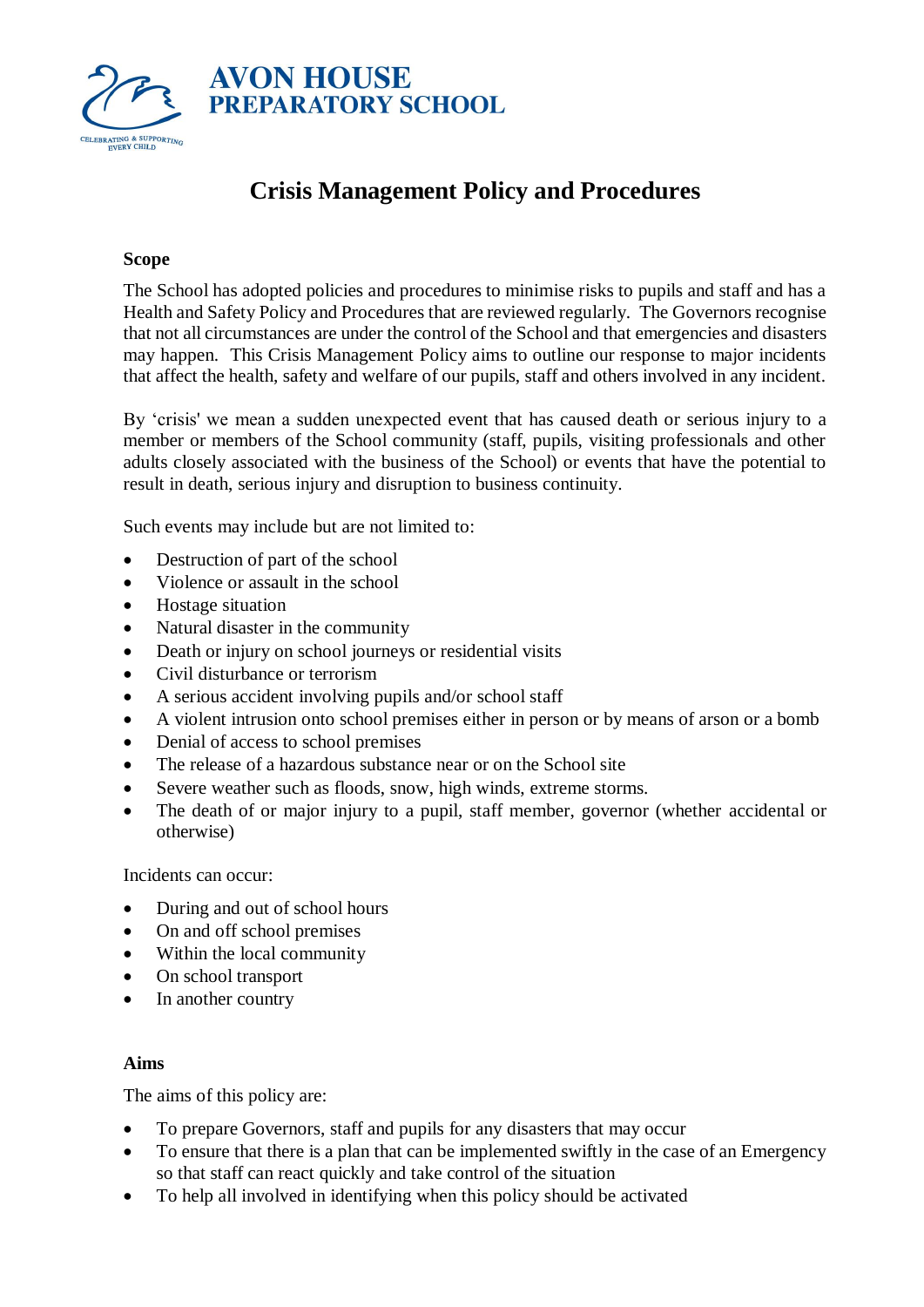

- To prevent/minimise the loss of life/injury to all pupils, staff and visitors
- To support the welfare of pupils, staff and parents following any incident

### **Roles and Responsibilities**

In term time the crisis will be managed by a Critical Incident Management Team (CIMT) that will include:

- The Chair of Governors
- The Head Teacher
- The Deputy Head
- The School Secretary
- Other members of the Senior Leadership Team (SLT) and support staff as deemed necessary by the Head Teacher

The Head Teacher or, in their absence, the Deputy Head or member of the SLT will be in overall command of strategy during any critical incident.

The CIMT will convene in the Head Teacher's office or another appropriate location as advised.

Bomb threats and other threats received by mail, email or telephone should be immediately referred to the police and their advice sought on the likely credibility of any such threat. A 'Bomb Call Checklist' will be kept readily available in the School Office.

Both the Fire Evacuation Procedure and the Lockdown Procedure are to be practised at least once each term and all staff made aware of routes to places of refuge.

All staff and pupils are encouraged to adopt a 'Run, Hide Tell' attitude when faced with a threat of violence.

A copy of this policy should be held on the mobile telephone of all CIMT members

Out of term, the first thing for the person in charge on site to do will be to contact as many members of the CIMT or SLT as soon as possible.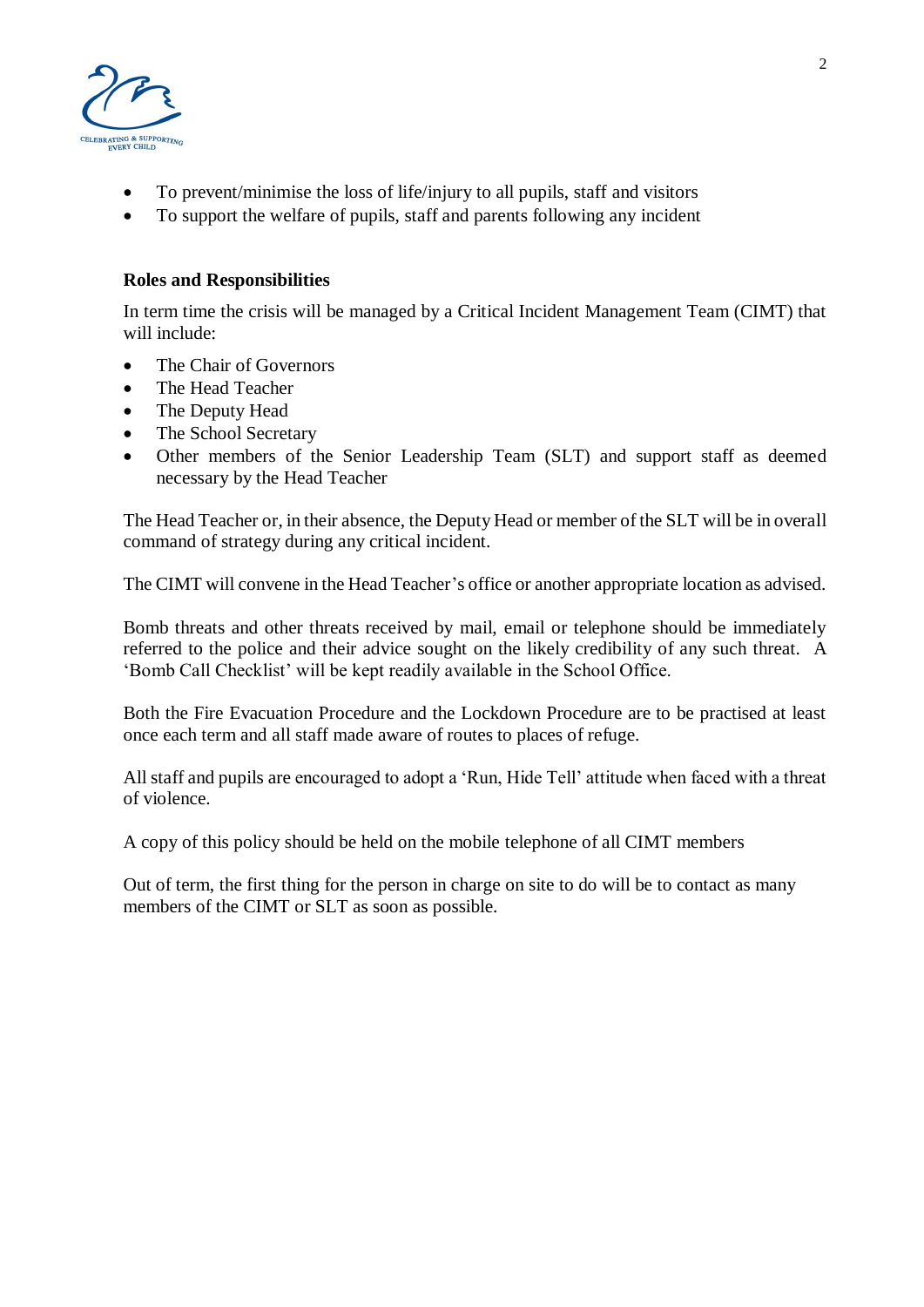

| <b>Task</b>                                            | <b>Responsible person</b>     | Data required                          |
|--------------------------------------------------------|-------------------------------|----------------------------------------|
| Contact emergency<br>services                          | <b>School Secretary</b>       |                                        |
| Evacuation/Lockdown/No<br>Action necessary             | <b>School Secretary</b>       |                                        |
| Inform all staff on and off<br>site of required action | <b>School Secretary</b>       | Messaging system/<br>Telephone numbers |
| Evacuation 'Go' Bag                                    | <b>School Secretary</b>       |                                        |
| Registers taken                                        | Teaching staff                | <b>ISAMS/Hard copy</b>                 |
| $\frac{1}{2}$ hourly log                               | <b>Head Teacher</b>           |                                        |
| Inform all parents                                     | <b>School Secretary</b>       | Contact details                        |
| Liaise with media/parents                              | School Secretary/Head Teacher | <b>Statements</b>                      |
| Monitor local media                                    | School Secretary / Admin      |                                        |
| Prepare statement updates                              | <b>Head Teacher</b>           |                                        |
| <b>Inform Governors</b>                                | <b>Head Teacher</b>           | Telephone numbers                      |
| Debrief staff and pupils                               | <b>Head Teacher</b>           |                                        |
| Arrange pastoral support                               | <b>Head Teacher</b>           |                                        |
| <b>Bomb Call Checklist</b>                             | <b>School Secretary</b>       | Hard copy                              |

# **Incidents Occurring Off-Site**

When a disaster occurs off site it is critical to know quickly who has been involved, therefore all trip leaders will make sure there is a list in the school office with the names of all pupils and staff as well as contact numbers for parents.

Every member of staff on the trip (not only the leader) will keep with them at all times a list of pupils on the trip. This may be the only starting point for identifying pupils and the leader may be incapacitated.

It is also vital that information is passed to the school as soon as possible so that support can be given to the staff on the ground and parents and that accurate information can be given to the media.

All staff on a trip will:

- Know how an alarm is to be raised
- Have to hand contact numbers to report any incident. These will be the school's main switchboard number plus an emergency number in case the media jam the phone lines. This emergency number must be kept absolutely confidential and not be used for any other purpose.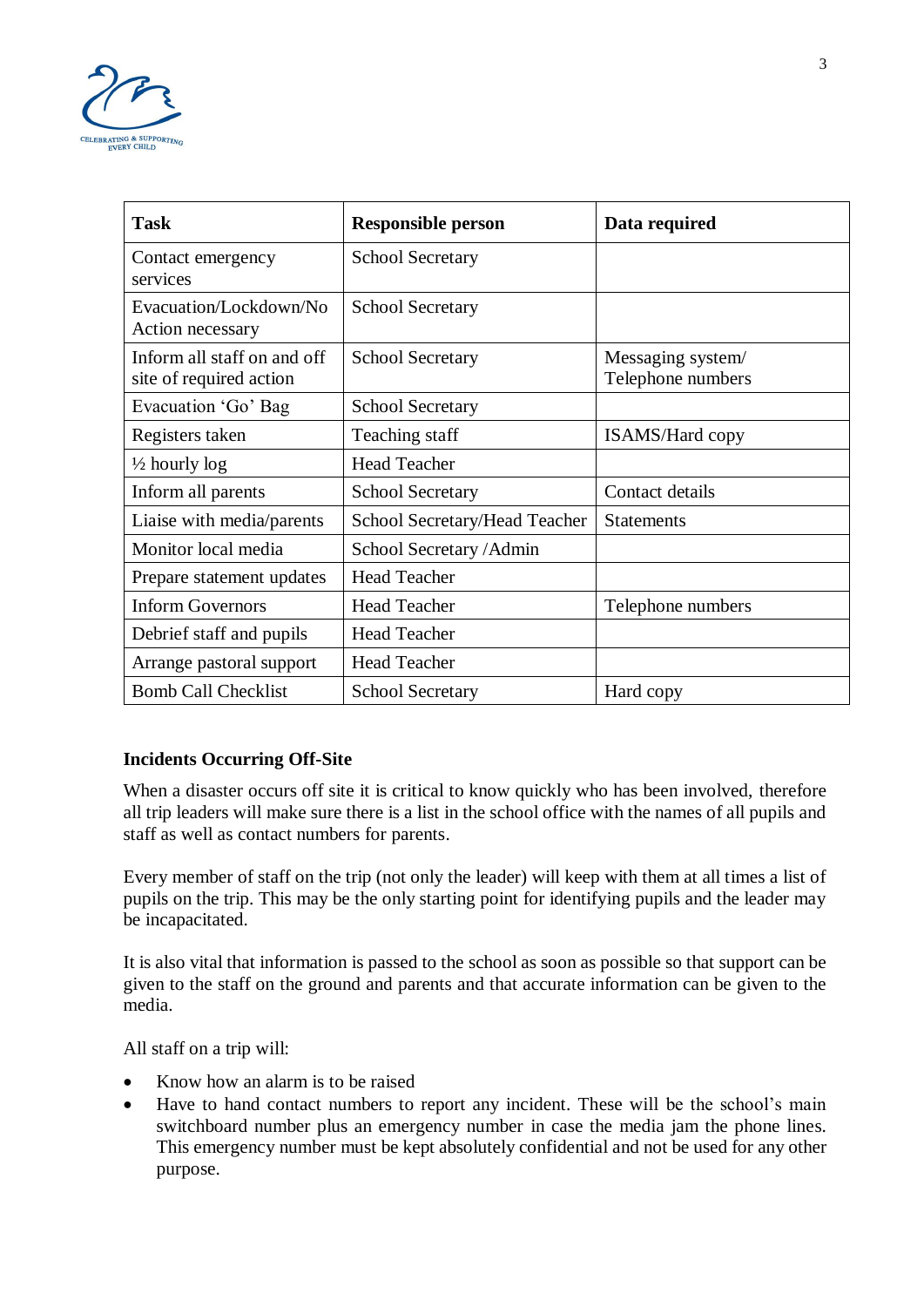

Give priority to looking after the injured and ensuring that they are in the hands of competent assistance. Once that has been done the priority of those on the ground will be to look after pupils and each other. Dealing with the media, with parents and all other issues must be handled by the CIMT.

If the incident affects our pupils while they are abroad, then a contact will be opened up to authorities in the foreign country through the appropriate embassy or the Foreign Office and arrangements made to get a senior member of staff and someone familiar with the language (if possible) out to the scene of the disaster as a matter of urgency to take charge from the staff involved.

# **'GO' Bag**

A 'GO' bag should be prepared and should contain the following resources:

- Emergency registers
- Contact details for all pupils, staff and Governors
- Details of pupils and staff with medical conditions
- First Aid kit
- Torch with spare batteries

This bag will be kept in the School Office and must be taken out during any evacuation.

#### **Communicating with Parents**

Only nominated members of staff/Governors have the authority to contact parents. Such persons, when answering or contacting parents will have a written list of known facts issued by the Head Teacher (or Chair of Governors).

The nominated person will only:

- Say what is known for a fact
- Say how parents will be updated as information becomes more complete
- Say how parents should contact hospitals, etc.
- Check whether any help is needed with transport

While the School's main responsibility is to parents whose children are involved, there will be other parents who, for one reason or another, will want to know what has happened. Depending on the circumstances, the Head Teacher (or Chair of Governors) will decide to send a written account and/or text via ParentPay or post information on the school website.

# **Communicating with Pupils**

If the incident occurs during term, it will be essential to make sure that pupils know what is true. This is important, as the media often target pupils and their families at this time, even if not directly involved. It will also be important, when appropriate, for the school community to share its shock and/or grief.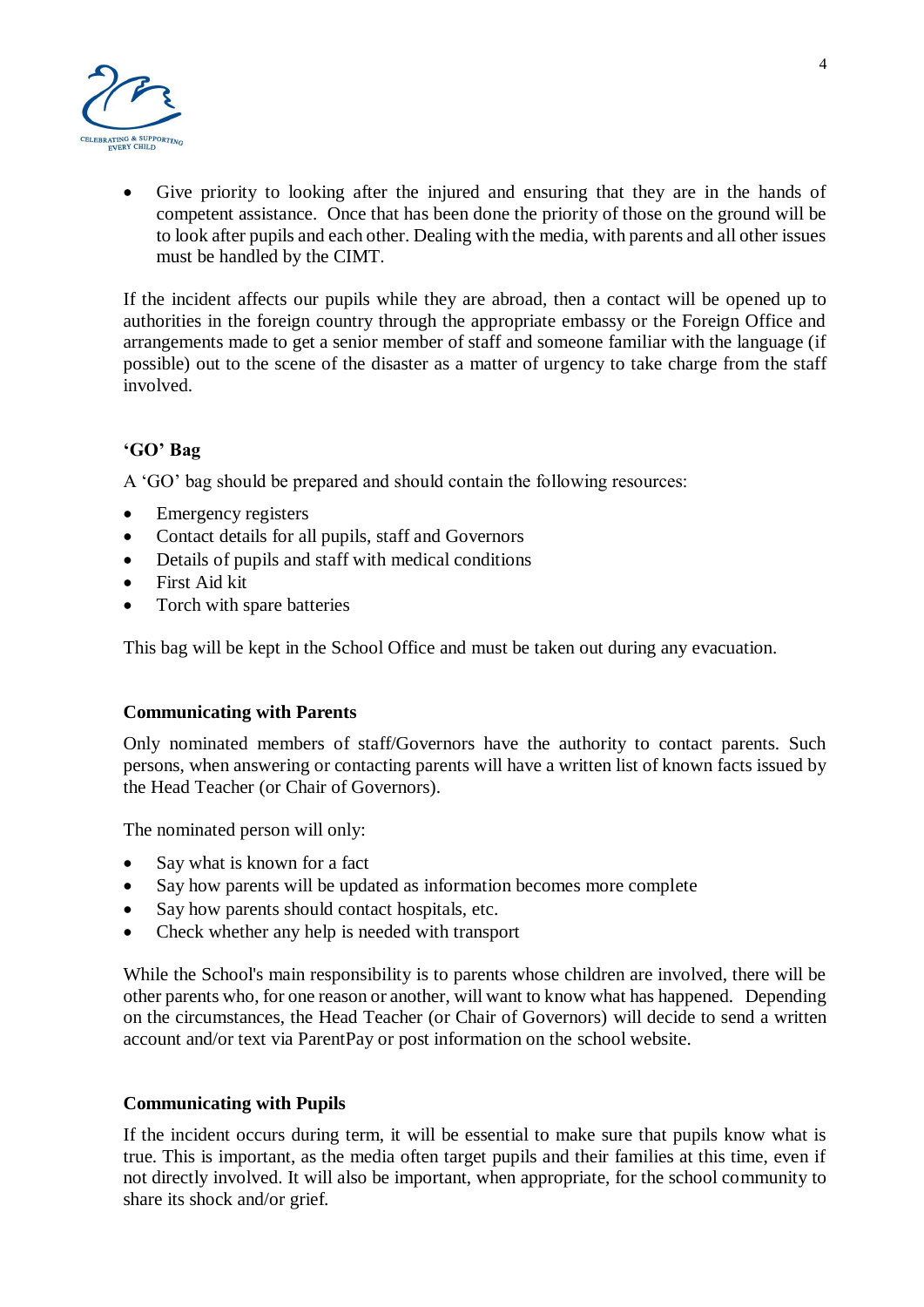

The procedure will be:

- Pupils will be given plain facts (no speculation) in their classrooms by selected staff or through a full school meeting
- To give absolutely honest responses to questions that may be difficult to answer immediately.
- If a disaster occurs during the holiday, there may have to be special arrangements to allow families, friends and others to come into school, and for an appropriate member of staff to be available to inform and support. This will be determined by the Head Teacher (or the Chair of Governors) and put into place by the CIMT.

### **Communicating with the Media**

Media interest will seem intrusive and unhelpful. It is important to realise, however, that their interest is legitimate. Used properly the media can help to communicate important messages to parents and the community. It is important to do everything to be helpful, short of compromising the essential interests of the school. The School Secretary will explain to the press what is happening but will stress that pupils' and parents' interests must come first. He/she will ask for the press's co-operation in achieving this aim.

All statements to the media will be made after discussion with the Head Teacher (or Chair of Governors). In ideal circumstances, the Head Teacher will act as press officer. If he/she is not present, he/she should be contacted if possible. The Chair of Governors will make a statement at the earliest appropriate moment. Governors and staff will refer all questions to the Head Teacher (or delegated representative) and must refuse to make any comment or react to any statement put to them by the media.

It should be remembered that the media will be looking for a story and headlines. A 'story' only lasts for a short time in media terms so they will be looking for a quick result: grief to dramatise or blame to allot. However, there are possible stereotypes which we can use to help to get sympathetic treatment. As such, the following will be the principles to guide dealings with the press:

- staff trying to hold things together under difficult circumstances
- caring school trying to do what it can
- bolt from the blue overwhelms all sensible precautions

NB We must remember that we have to be careful that nothing we say should increase grief or wrong-foot ourselves in possible legal action.

The media will not normally be invited onto the school site and if they do make their way into the school uninvited they should be referred to the Head Teacher, who will normally ask them to leave, and will explain why. The assistance of the police could be sought if necessary. It is the responsibility of the Head Teacher, in consultation with the CIMT, to determine whether a press conference should be arranged in a place away from the pupils. If there are signs of devastation on the school site, it may be inevitable that they will have to be allowed to take pictures, but the CIMT will attempt to ensure that these do not add to the grief of parents and others.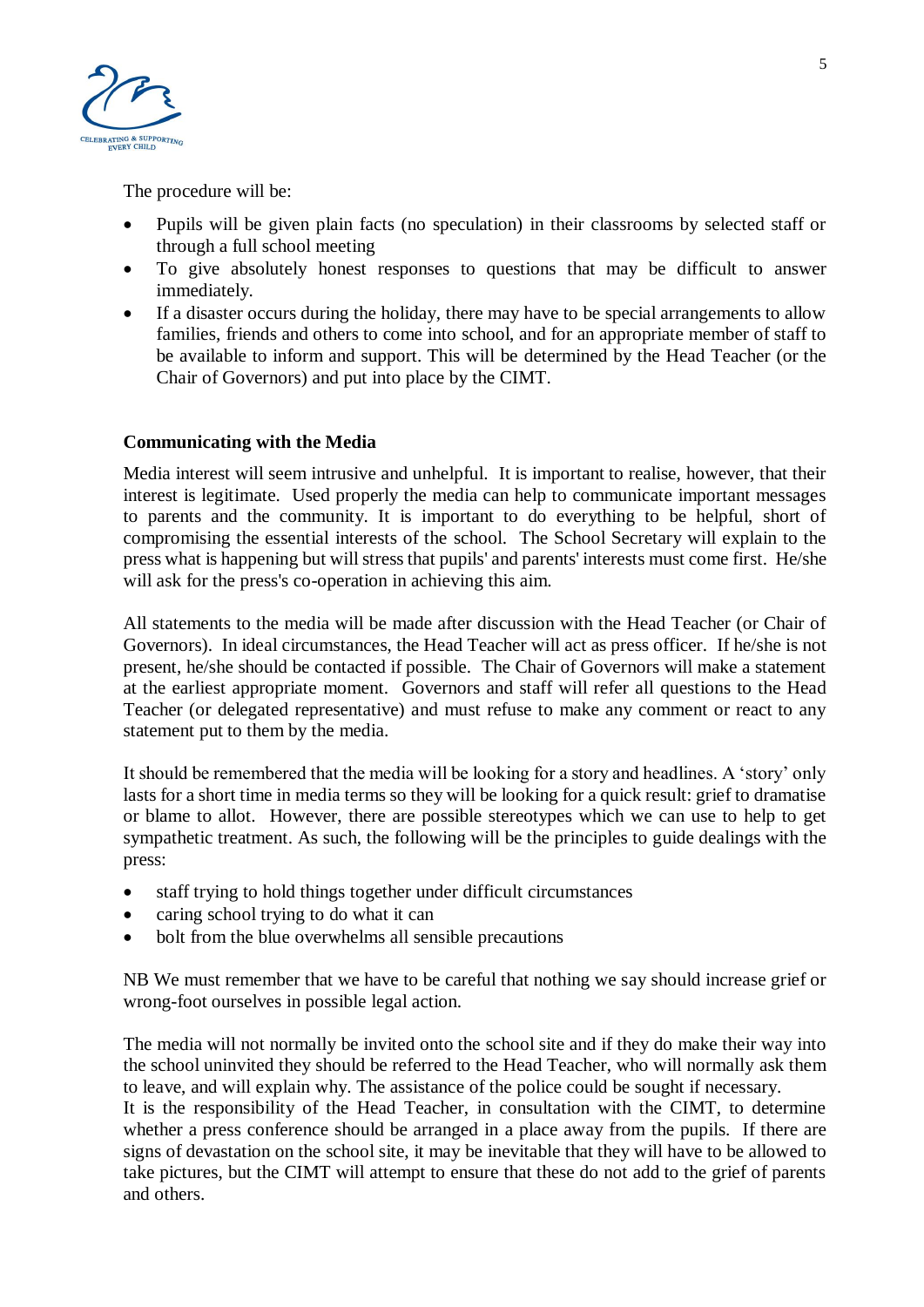

Pupils will be kept away from the media, for their own protection, and the importance of this will be explained to the pupils. No addresses or personal details will be given to the media.

#### **Data Recovery and Business Continuity**

Financial and personal data relating to the school, its pupils and staff must be held securely and electronic data backed-up wherever possible. The school backs up network data daily and backups are stored separately.

### **Policies and procedures to be read in conjunction with this policy**

Health and Safety, Fire Emergency Evacuation Procedure, Lockdown Procedure

Signed by Chair of Governors

Signed by Head Teacher

Date:

Reviewed July 2019 AC Reviewed November 2019 NB/EA Reviewed August 2020 NB Next due for review August 2021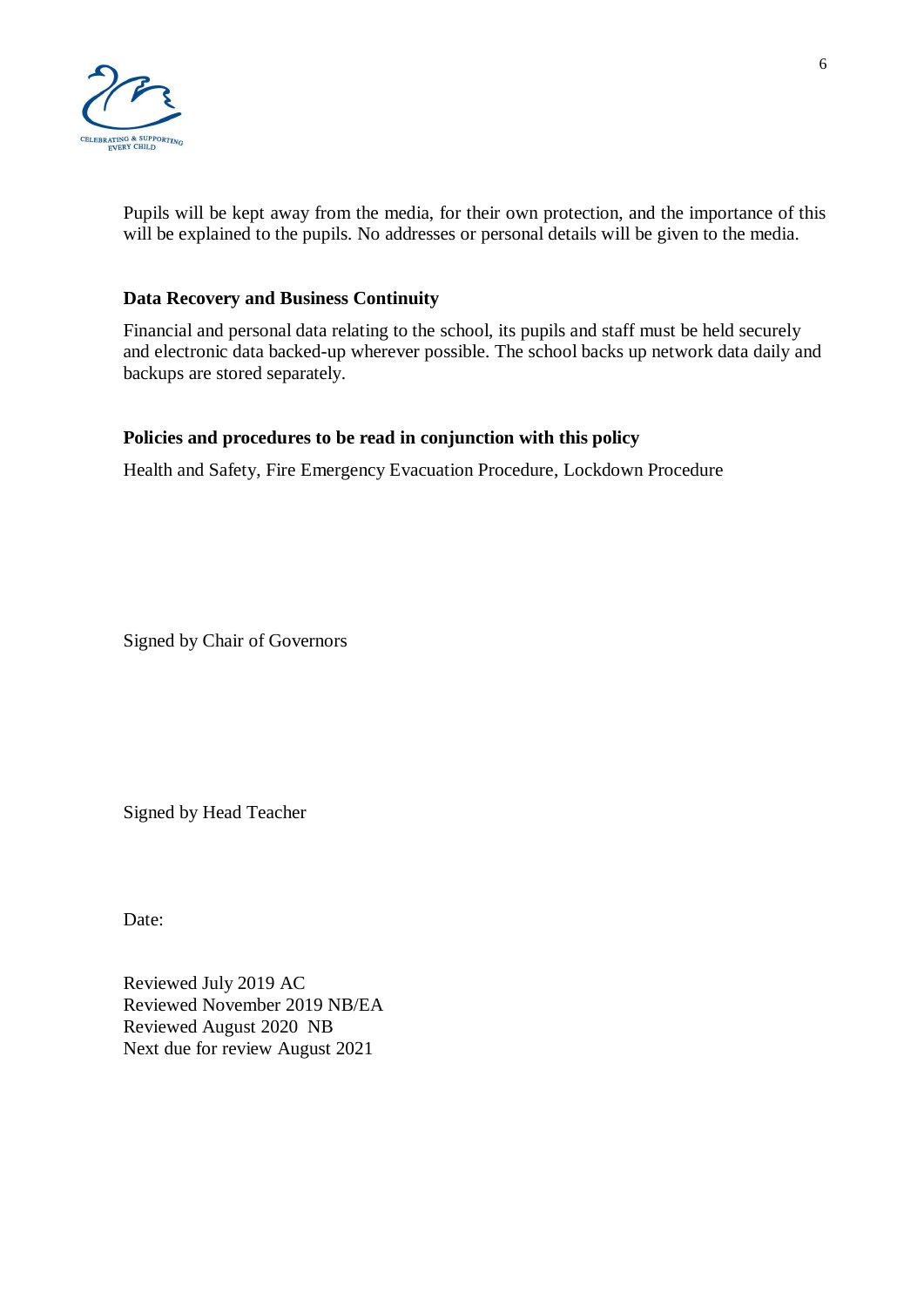

# **Appendix I**

# **Critical Incident Action Plan**

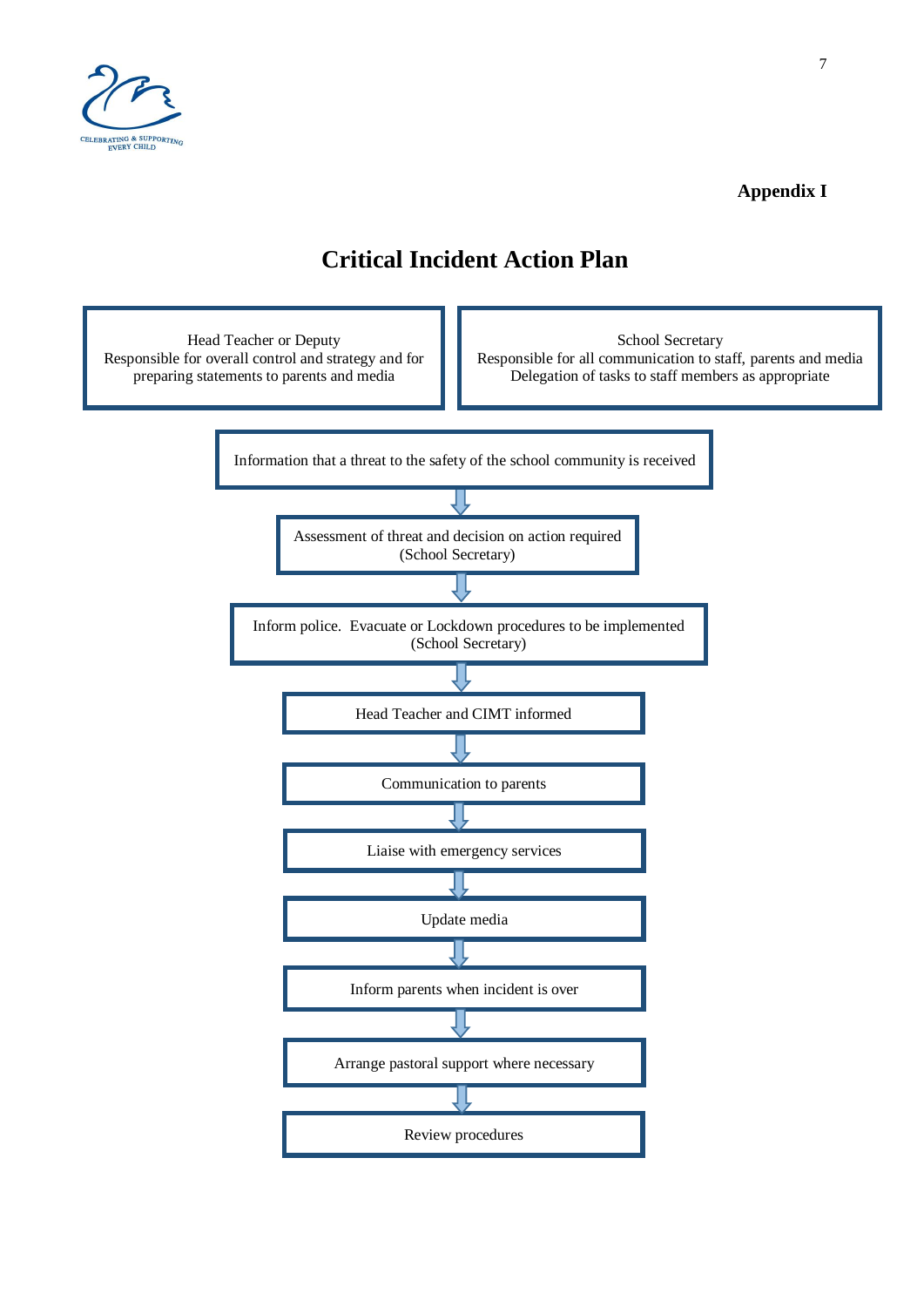

**Appendix II**

# **Prepared Statements**

Example statement to be used in the event of an incident at school:

*Dear Parents,*

*I am writing to give you details of an incident that happened today at Avon House that affected everyone in the school.*

*A bomb threat was received and after contacting the police it was deemed not to be credible and a thorough search of the premises did not uncover any suspicious objects or packages.*

*All threats to the school are taken seriously and our security procedures are always implemented. We would like to reassure you that the safety of your children is paramount and that all necessary measures are in place to ensure their safety at all times.*

*Should you have any questions I would be happy to speak with you.*

*Yours sincerely,*

*Head Teacher*

Example statement to be used in the event of an incident occurring during a school trip:

*Dear Parents,*

*This afternoon there was a serious accident involving a school minibus (carrying Year 5 pupils to a hockey tournament) and a lorry. The incident occurred on the M11 near Harlow and at this stage the cause of the crash is unknown. Casualties have been taken to local hospitals and details of injuries are at this point unknown.*

*The parents of those children on the bus have been contacted separately and I am sure you will appreciate their need for privacy at this time.*

*We will of course update you as and when we have further details of this incident.*

*Yours sincerely,*

*Head Teacher*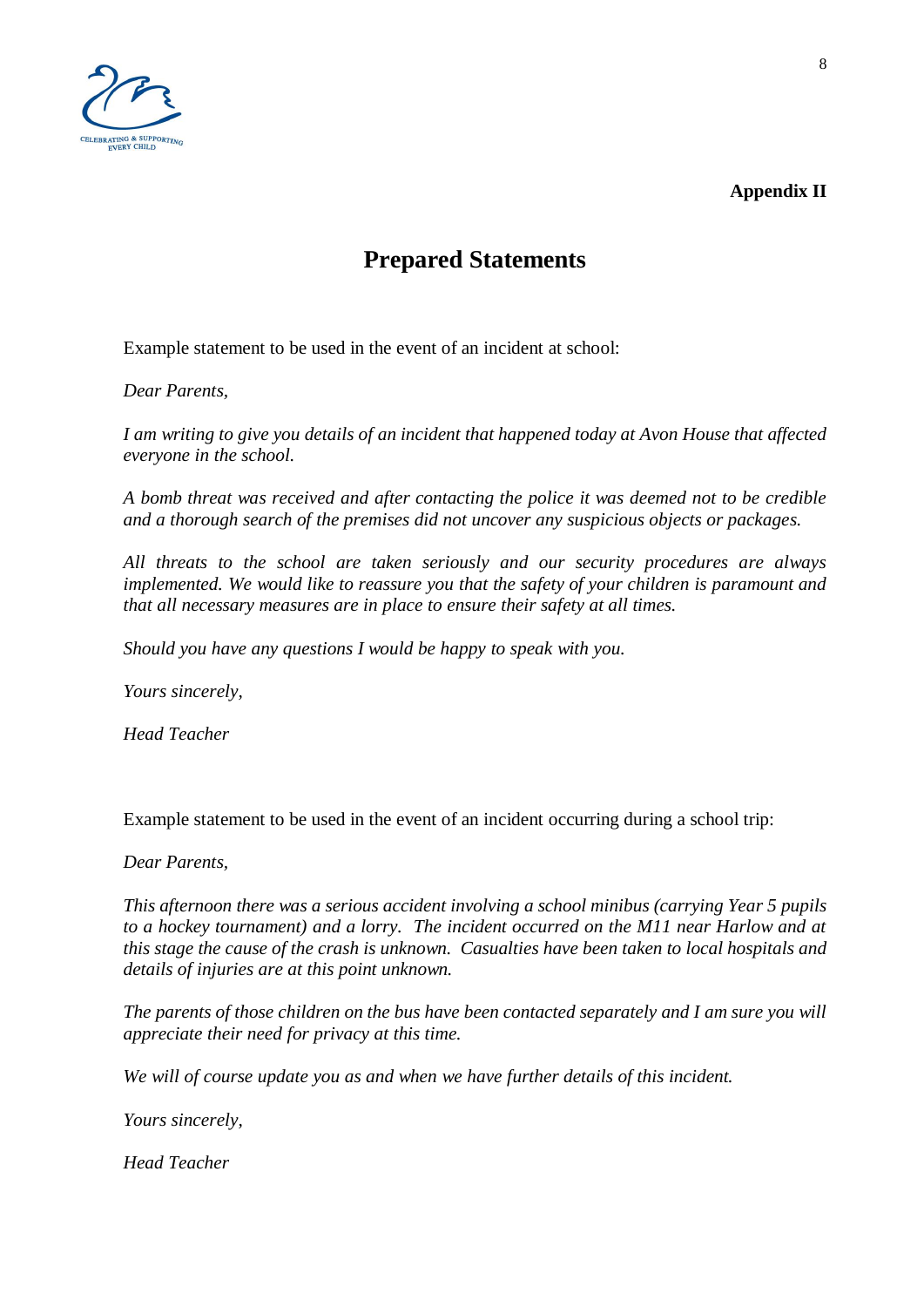

# **Comments to the Media**

Comments to the media can include:

- We are in contact with the victim's family and are doing everything we can to support them
- We are investigating the incident
- We are co-operating with the authorities
- We will be reviewing our procedures and making any improvements necessary to help prevent a repetition of this incident
- We will immediately put in place any recommendations
- We are devastated, we pride ourselves on our excellent safety record and this is the first time anything like this has happened in our 60 year history

Example statements to the media:

This afternoon there was a serious accident involving a school minibus (carrying Year 5 pupils to a hockey tournament) and a lorry. The incident occurred on the M11 near Harlow and at this stage the cause of the crash is unknown. Casualties have been taken to local hospitals and details of injuries are at this point unknown. The parents of those children on the bus have been contacted separately and I am sure that you will appreciate their need for privacy at this time and ask you not to contact them directly.

We will of course update you as and when we have further details of this incident. The School will fully cooperate with any subsequent inquiry.

We have assured parents that safeguarding procedures and guidelines were followed at all times and that the safety and welfare of pupils and staff members remains of utmost concern to us.

All school staff are committed to the emotional wellbeing of pupils affected by this incident and we will provide support for as long as it is required.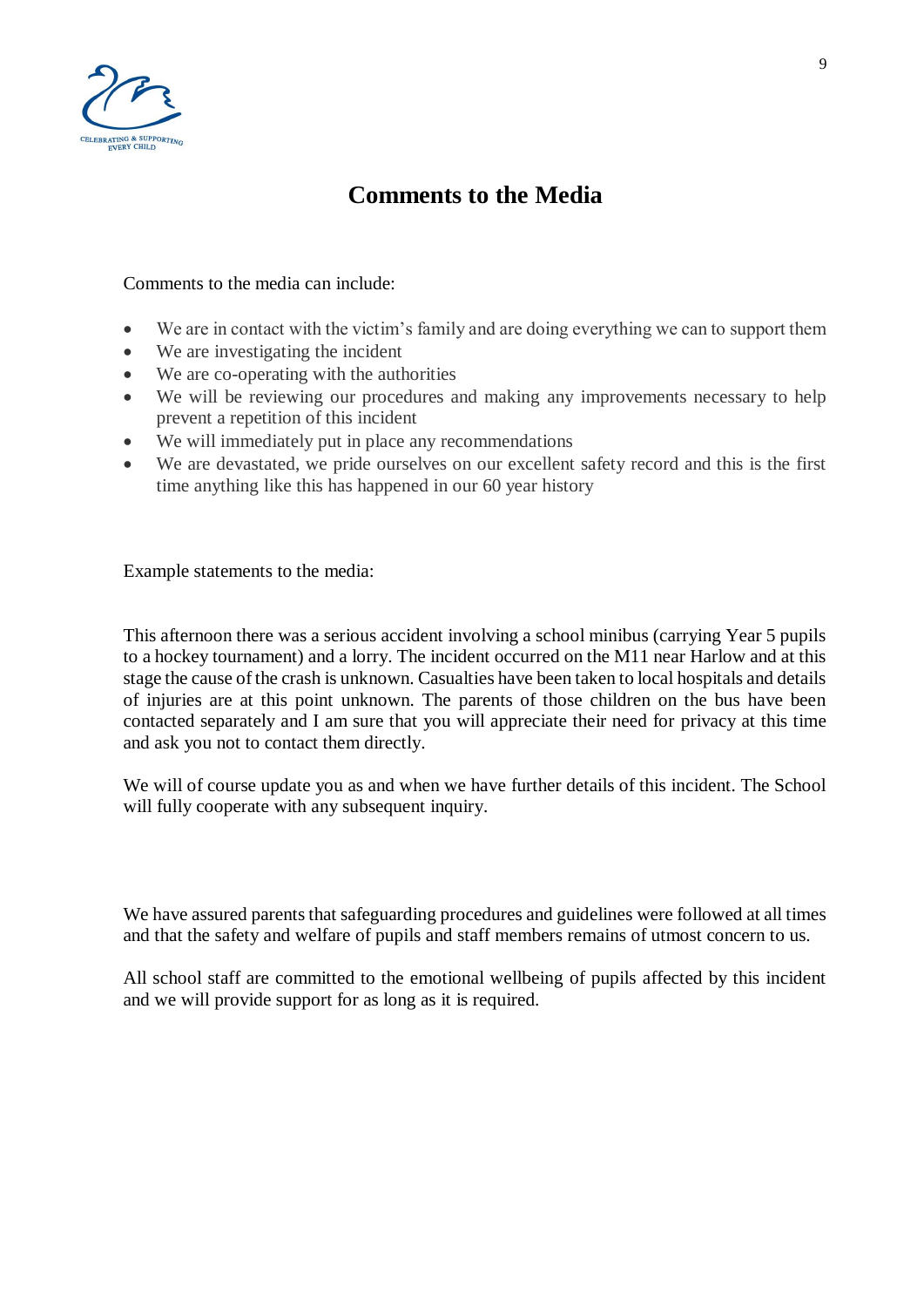

# **Guidelines**

# **Guidance to The Head Teacher (or representative) on dealing with the media**

The Head Teacher will say that the school will:-

- tell them everything known definitely as soon as we have told parents;
- tell them what we do not know at this stage:
- tell them when further information will be available;
- not speculate or go along with their speculation; and
- not give or confirm any names

Within these limits the Head Teacher has the responsibility to give quotable statements and go on air.

#### **Interview Technique**

Generally it will be important to 'come in under the question', being calmer and quieter than the questioners. Two points clearly made and repeated are worth many made in a confused way. It is crucial to remember that you are talking to the audience beyond the interviewer while answering the interviewer's questions. Meet aggressive questions with facts, e.g.

- 'all trips go through a vetting procedure'
- 'we have fire evacuation and lockdown practices termly'

Generally the school will be saying over and over again that the school will turn its attention to causes and lessons to be learned when we have done what we can do for pupils and parents.

#### **Short Term Action**

The Governors will meet as soon as practicable to be briefed by the Head Teacher and CIMT and to decide how any inquiry should be carried out. The CIMT will seek advice on this as appropriate. It will be the responsibility of the Head Teacher to make an announcement about any inquiry. The Head Teacher will ensure that included in any public statement will be the Governors' resolve to co-operate fully with any external inquiry.

The CIMT will determine in the circumstances how to help the school community come to terms with the shock and grief, and which appropriate agencies to use. The CIMT will bear in mind in all its decisions the importance of enabling normal life to be resumed as soon as possible without denying or minimising what has happened.

Immediate steps should be taken to restore the situation in the case of fire etc. and lessons should be as normal as possible as soon as possible. The Chair of Governors will immediately